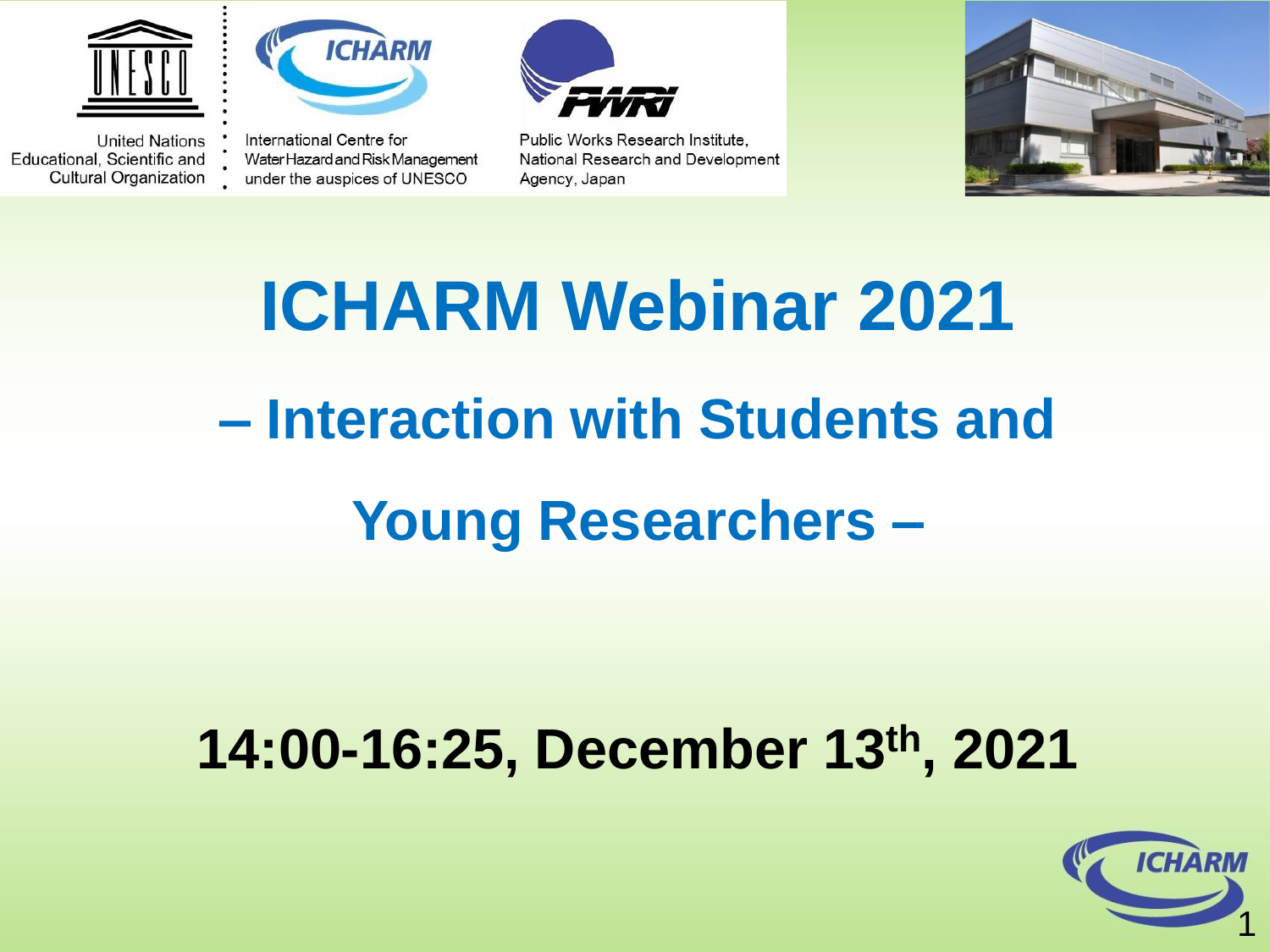### **Important Notices**

- Please display your name when you log-in.
- Please keep your microphone "Mute" during the presentations.
- We will receive 2-3 questions about the overall ICAHRM activities.
	- ※ Questions on specific research should be asked at the Thematic Parallel Sessions
	- ※ The presentation will be in English, but the questions can be in Japanese. (全体会議、分科会ともに質問は日本語でも構いません。)
- After Plenary Session, we will have a photo session. If you wish to join in the photo, please turn "On" your camera.
- Breakout to Parallel Sessions will be done by ICHARM staff. Please wait until you are assigned to your designated session.
- You will be brought back to main room after Parallel Session 1. You will again be assigned to Parallel Session 2.
- Photos and presentation materials from the event will be uploaded to ICHARM website.
- ICHARM will send you ICHARM Newsletters every 3 months.



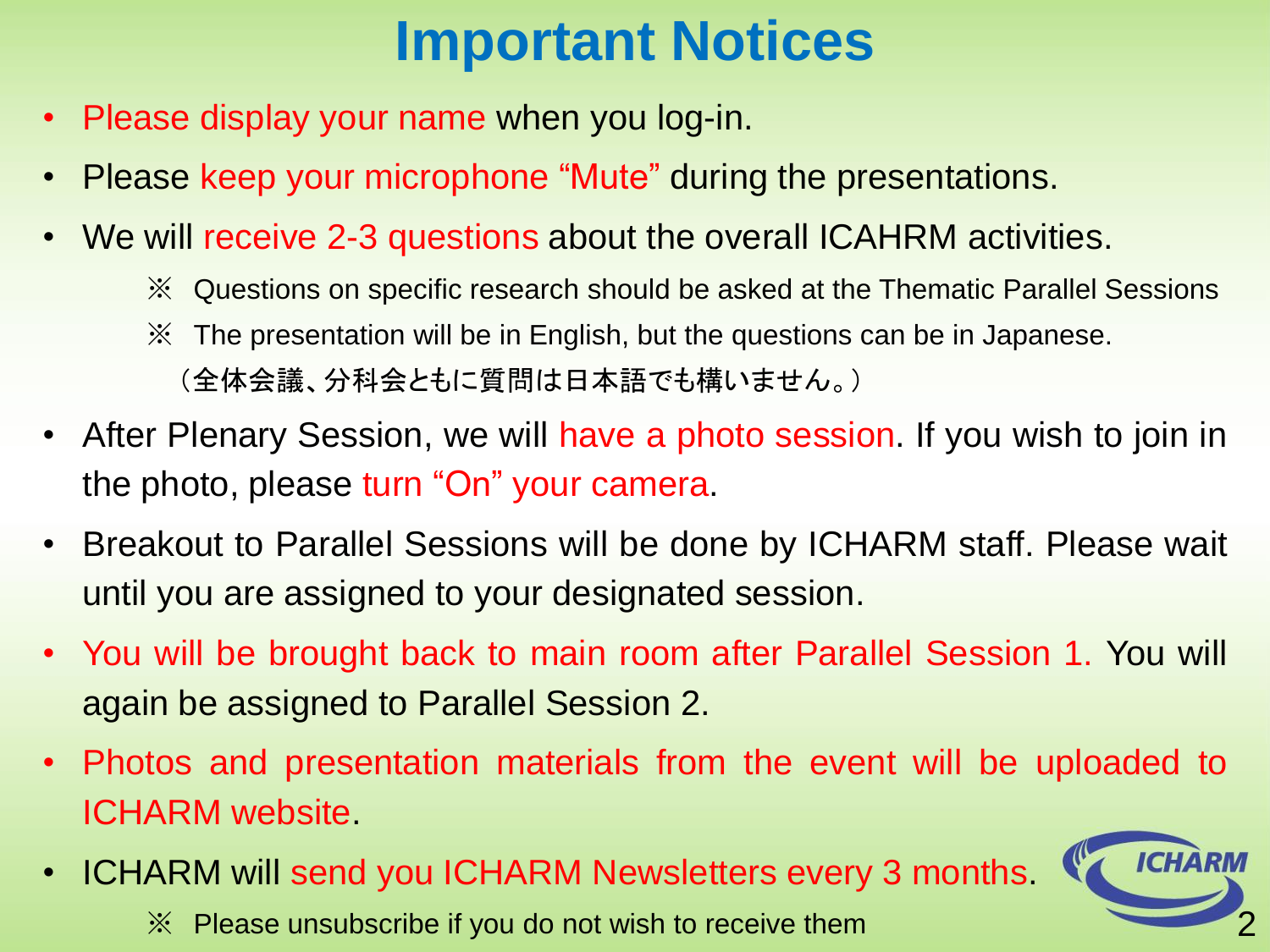#### **AGENDA** アジェンダ **Plenary Session** 全体会議

**14:00 – 15:05 Plenary Session** 全体会議 14:00 – 14:05 Welcome Address 開会の言葉 Prof. KOIKE Toshio, Executive Director 14:05 – 14:15 Outline of ICHARM ICHARMの概要 Mr. ITO Hiroyuki, Deputy Director 14:15 – 14:25 Report by ICHARM young researcher 若手研究者より Dr. NAITO Kensuke, Researcher 14:25 -14:35 Q&A Session 質疑応答 14:35 – 14:55 Thematic Presentations 研究テーマ別プレゼンテーション *Meteorology* 気象 Dr. USHIYAMA Tomoki *Hydrology* 水文 Dr. Abdul Wahid Mohamed RASMY *Sediment transport and channel changes* 流砂・流路変動 Dr. HARADA Daisuke **Disaster risk reduction 防災** Dr. OHARA Miho 14:55 – 15:05 Photo Session / Move to Parallel Sessions 記念撮影 / 各分科会へ移動

3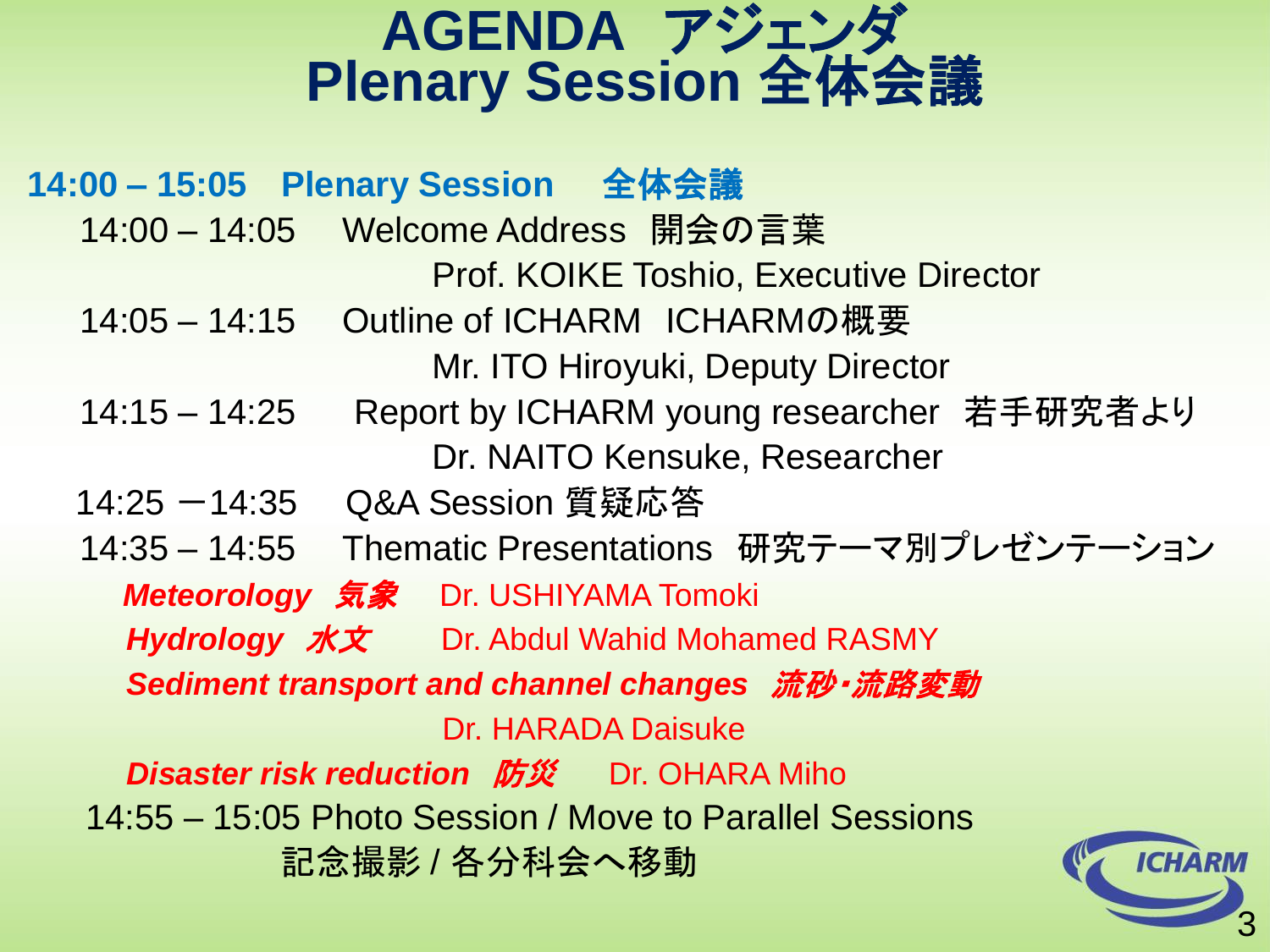#### **AGENDA** アジェンダ **Parallel Thematic Discussions** 分科会

|       | 15:05 - 15:40 Parallel Session Part 1 テーマ別分科会 1回目          |
|-------|------------------------------------------------------------|
|       | 15:40 – 15:50 *Break / Move to Next Session  休憩 / 次の分科会へ移動 |
|       | 15:50 – 16:25 Parallel Session Part 2  テーマ別分科会   2回目       |
| 16:25 | Closing each session 分科会ごとに解散                              |

\* You will be brought back to main room after Parallel Session 1. You will again be assigned to Parallel Session 2.